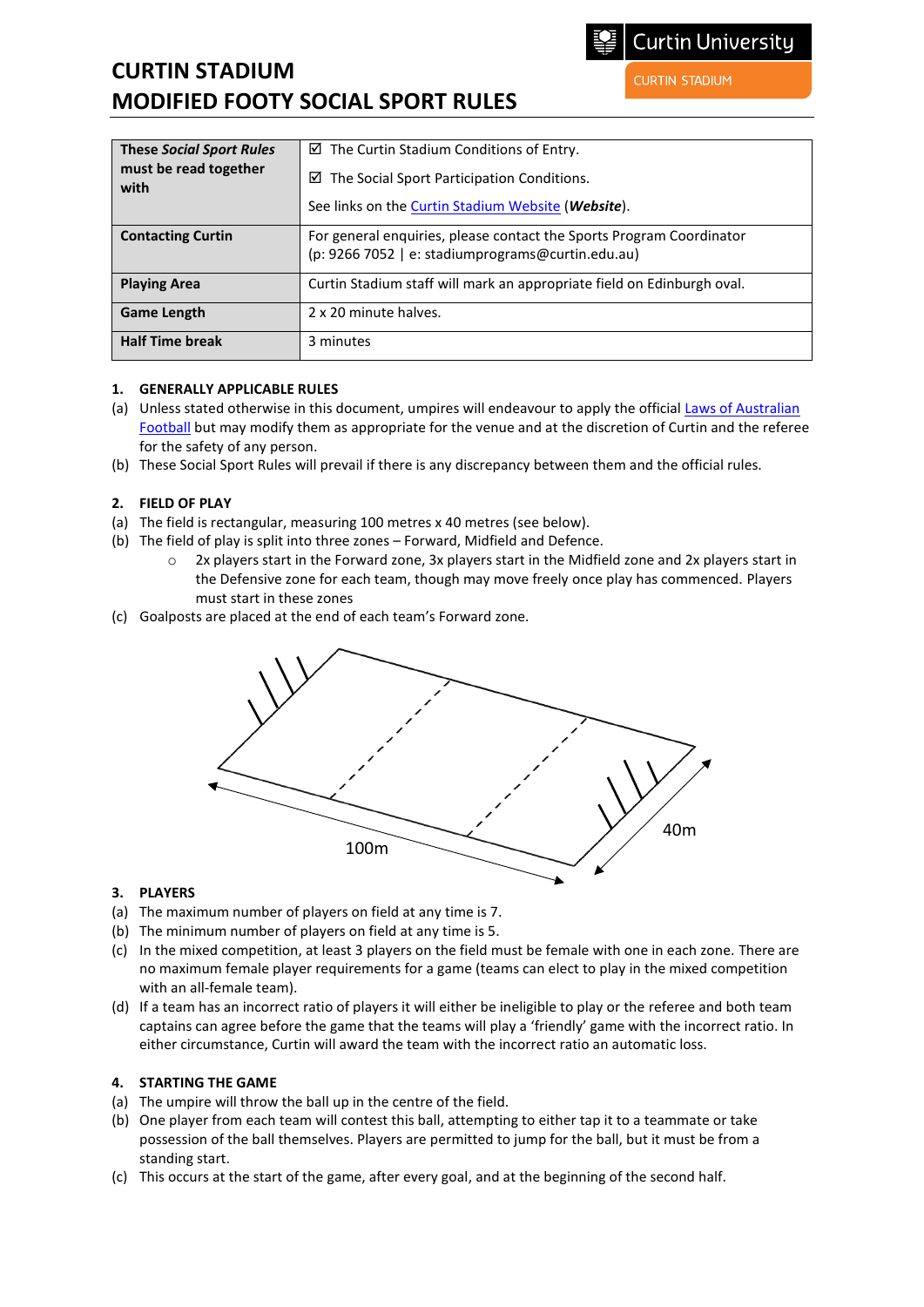## **CURTIN STADIUM MODIFIED FOOTY SOCIAL SPORT RULES**

## **5. PHYSICAL CONTACT**

- (a) Modified Footy is a non-contact game, and as such no physical contact is permitted. A free kick will be called against any player that:
	- o Hits, runs into, tackles, holds, grabs, trips, bumps or shepherds an opponent.
	- o Makes contact with an opponent whilst spoiling the ball.
	- o Engages in rough conduct with an opponent.

## **6. GENERAL RULES**

- (a) Possession of the ball is transferred from player-to-player via kick or handball.
	- $\circ$  If the ball touches the ground at any stage, possession is turned over to the closest opposition player and a free kick is taken.
	- o Kicking off the ground (soccering) is not permitted.
- (b) A mark is awarded when the ball is kicked and travels untouched 5m or more. For any kick under 5m, the umpire will call play-on.
	- $\circ$  Players at the drop of the ball are entitled to stand their ground, with no physical contact permitted against them.
	- $\circ$  Players standing the mark may move laterally and backward. Moving forward of the mark before play on is called will result in a 25m penalty.
- (c) A player may run a maximum of 15m before either bouncing the ball or touching the ball to the ground. They may only take one bounce before having to either kick or handball the ball to another player.
- (d) If the ball touches the ground, a free kick is awarded against the team that touched it last, regardless of who kicked or handballed it.
	- o This includes if the ball deflects off a player, whether intentional (e.g. a spoil) or unintentional.
	- $\circ$  The only exceptions to this rule are if a player bounces the ball or if the ball is kicked along the ground to score a goal.
- (e) If the ball travels out of bounds, a free kick shall be awarded against the team that touched it last. If this is not clear, the umpire will throw the ball up near the boundary line.
- (f) If a player has possession of the ball and is tagged (as determined by the umpire) by an opposition player, 'holding the ball' is called and a free kick is awarded to the player who was the tagger.
	- $\circ$  If the player with possession did not have prior opportunity to dispose of the ball they will have an extra two seconds to dispose of the ball before a free kick is called.
- (g) Players are not permitted to kick or handball the ball across more than one zone; if this occurs, a free kick will be awarded to the other team at the point it crossed the second zone.

#### **7. PENALTIES, WARNINGS AND SUSPENSIONS**

- (a) A 25m penalty advances a player directly forward 25m from the point at which it was called. The umpire may award this penalty in the event that:
	- $\circ$  An opposition player moves over the mark before play on is called, or is too close to the player with possession of the ball when a mark or free kick has been paid.
	- o An opposition player deliberately delays play.
	- o Engages in rough or unsportsmanlike conduct that is deemed serious enough to warrant an extra penalty.
- (b) If a player displays any behaviour that is unsportsmanlike or dangerous, the umpire may issue a warning to either the player or the entire team. If this behaviour occurs again, the umpire may immediately remove that player from the game and/or venue.
	- o In this instance, another player may replace them on the field, however the player that transgressed may not return at any stage of the game.
	- $\circ$  If this results in the team not having enough numbers to play on, then that team will forfeit the game.
- (c) For any behaviour deemed serious enough, the umpire may send the player off as above, without issuing a warning.
- (d) Incidents of a dangerous or unsporting nature that are reported by the referee or an opposing team will be taken seriously.

**Curtin University**